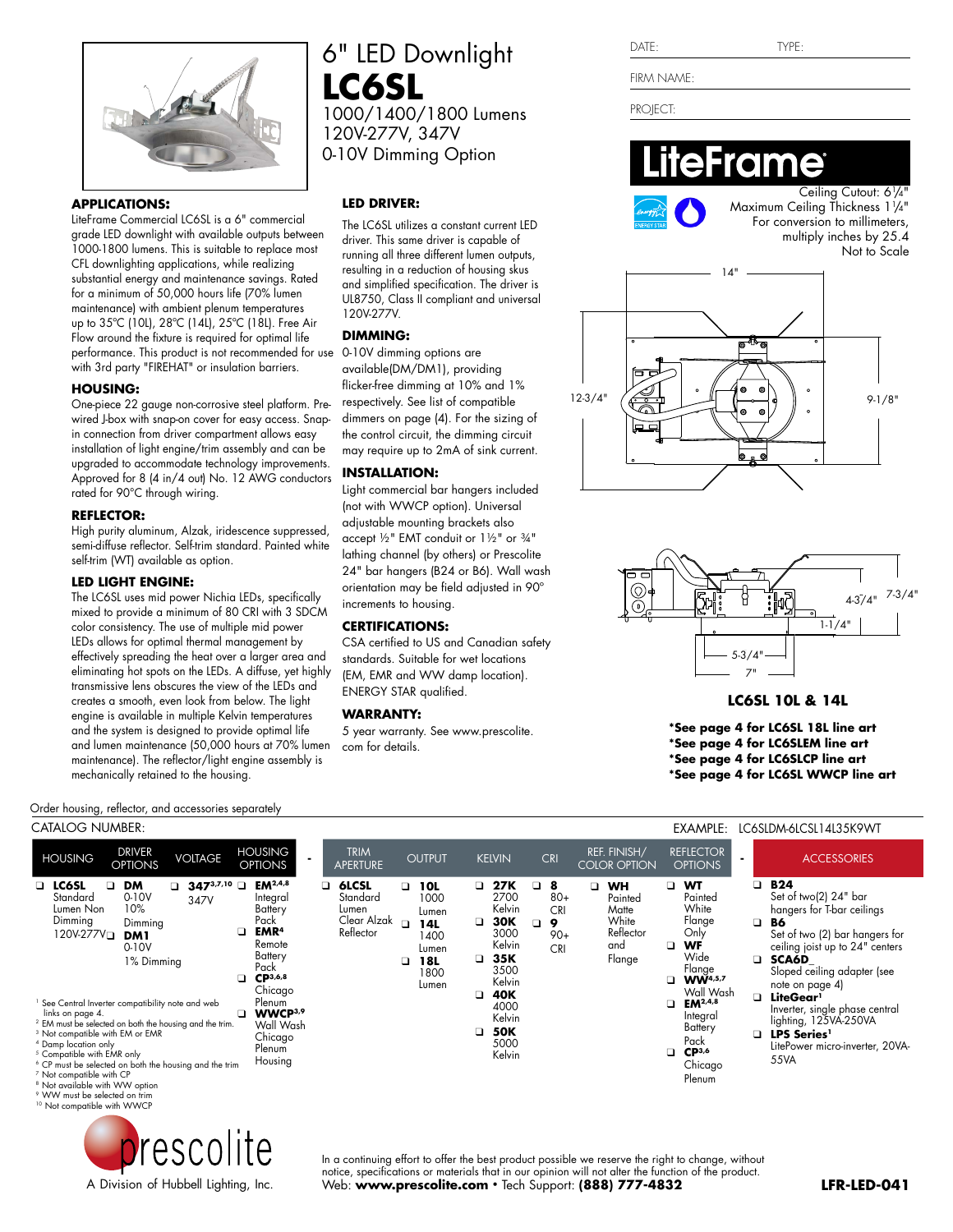# PHOTOMETRIC DATA

| <b>DRIVER DATA</b>            | 6LCSL10Lxxx                          | 6LCSL14Lxxx                        | 6LCSL18Lxxx                          |
|-------------------------------|--------------------------------------|------------------------------------|--------------------------------------|
| Input Voltage                 | 120-277V                             | 120-277V                           | 120-277V                             |
| Input Frequency               | 50/60 Hz                             | 50/60 Hz                           | 50/60 Hz                             |
| Input Current                 | 0.111(120v)                          | 0.148(120v)                        | 0.185(120v)                          |
|                               | $0.048$ (277 $v$ )                   | $0.064$ (277 $v$ )                 | $0.080$ (277 $v$ )                   |
| Input Power                   | 13.4W                                | 17.8W                              | 22.2W                                |
| Constant Current Output 700mA |                                      | 700 <sub>m</sub> A                 | 700 <sub>m</sub> A                   |
| Power Factor                  | >0.90                                | $\ge 0.90$                         | >0.90                                |
| THD                           | < 25%                                | <20%                               | $~120\%$                             |
| <b>EMI Filtering</b>          | FCC 47CFR                            | FCC 47CFR                          | FCC 47CFR                            |
|                               | Part 15, Class A                     | Part 15, Class A                   | Part 15, Class A                     |
| <b>Operating Temperature</b>  | -30 $^{\circ}$ C to +35 $^{\circ}$ C | -30 $\degree$ C to +28 $\degree$ C | -30 $^{\circ}$ C to +25 $^{\circ}$ C |
| Dimming                       | $0-10V$                              | 0-10V                              | 0-10V                                |

### **Lumen Multiplier Table**

Photometrics for the LC6SL are published below at a nominal 3500 Kelvin temperature. This table may be used to approximate the lumen values at different Kelvin temperatures. Power consumption would stay the same.

| 5000 Kelvin | 1.09 |
|-------------|------|
|             |      |
| 4000 Kelvin | 1.00 |
| 3500 Kelvin | 1.00 |
| 3000 Kelvin | 0.99 |
| 2700 Kelvin | 0.96 |
|             |      |

Over-voltage, over-current, short-circuit protected

When operating in EM mode, the fixture will deliver approximately 30% of the published full lumen output. NOTE: DATA SHOWN IS ABSOLUTE FOR THE SAMPLE PROVIDED.

### **LC6SL 6LCSL18L35K8**

LED Light Engine: 3500K, 80+ CRI System Wattage: 22.3W Fixture Delivered Lumens: 1941 Fixture Efficacy: 87.0 Spacing Criteria: 1.1

|           | ZONAL LUMEN SUMMARY |            | LUMINANCE DATA IN CANDELA/<br><b>SQ. METER</b> |         |
|-----------|---------------------|------------|------------------------------------------------|---------|
| ZONE      | <b>LUMENS</b>       | %LUMINAIRE | Angle in Vertical                              | Average |
| 0-60      | 1935                | 99.7       | $45^{\circ}$                                   | 27667   |
| 0-90      | 1941                | 100.0      | $55^{\circ}$                                   | 2580    |
| 90-180    | 0                   | 0.0        | $65^\circ$                                     | 648     |
| $0 - 180$ | 1941                | 100.0      | $75^\circ$                                     | 212     |
|           |                     |            | $85^\circ$                                     |         |

**COEFFICIENTS OF UTILIZATION** Zonal Cavity Method

**70 50 30 10 70 50 30 10 50 30 10 50 30 10 50 30 10 1** 113 110 107 105 110 108 105 103 104 102 100 100 98 97 96 95 94 **2** 106 101 97 93 104 99 95 92 96 93 90 93 90 88 90 88 86 **3** 100 93 87 83 98 92 86 82 89 85 81 86 83 80 84 81 78 **4** 94 86 79 75 92 84 79 74 82 77 73 80 76 72 78 75 72 **5** 89 79 73 68 87 78 72 67 76 71 67 74 70 66 73 69 66 **6** 83 73 66 62 82 72 66 61 71 65 61 69 64 60 68 63 60 **7** 78 68 61 56 77 67 61 56 66 60 56 64 59 55 63 59 55 **8** 74 63 56 52 72 62 56 52 61 55 51 60 55 51 59 54 51 **9** 70 59 52 48 68 58 52 48 57 51 47 56 51 47 55 51 47 **10** 66 55 48 44 65 54 48 44 54 48 44 53 47 44 52 47 44

**LC6SL 6LCSL18L35K8** Test No. 16.03178

% Effective Ceiling Cavity Reflectance **80% 70% 50% 30% 10%** 20% Effective Floor Cavity Reflectance % Wall Reflectance

**Room Cavity** 

|             |                                                          | $90^{\circ}$ |            | <b>CANDELA DISTRIBUTION</b> |  |
|-------------|----------------------------------------------------------|--------------|------------|-----------------------------|--|
|             |                                                          | $75^\circ$   | <b>DEG</b> | <b>CANDELA</b>              |  |
|             |                                                          |              | $\Omega$   | 1368                        |  |
| 500         |                                                          |              | 5          | 1345                        |  |
|             |                                                          | $160^\circ$  | 15         | 1243                        |  |
|             |                                                          |              | 25         | 1247                        |  |
| 1000        |                                                          |              | 35         | 923                         |  |
|             |                                                          |              | 45         | 357                         |  |
|             |                                                          | $45^\circ$   | 55         | 27                          |  |
|             |                                                          |              | 65         | 5                           |  |
| 1500        |                                                          |              | 75         |                             |  |
|             |                                                          |              | 85         | 0                           |  |
| $O^{\circ}$ | $15^{\circ}$                                             | $30^\circ$   | 90         | 0                           |  |
|             | Test No. 16.03178                                        |              |            |                             |  |
|             | Tested at 25°C Ambient in accordance to IESNA LM-79-2008 |              |            |                             |  |

#### **LC6SL 6LCSL14L35K8**

LED Light Engine: 3500K, 80+ CRI System Wattage: 17.9W Fixture Delivered Lumens: 1520 Fixture Efficacy: 84.9 Spacing Criteria: 1.1



Tested at 25ºC Ambient in accordance to IESNA LM-79-2008



Web: **www.prescolite.com** • Tech Support: **(888) 777-4832**

701 Millennium Boulevard • Greenville, SC 29607 U.S.A. • Phone (864) 678-1000 Copyright ©2017 Prescolite, Inc., a division of Hubbell Lighting, Inc. All Rights Reserved Specifications subject to change without notice. • Printed in U.S.A. • LFR-LED-041 • 3/15/17

| –<br>R<br>:RFI<br>u.<br>۱. |
|----------------------------|
|                            |

85° 0



|        | ZONAL LUMEN SUMMARY |            | <b>LUMINANCE DATA IN CANDELA/</b> |         |  |  |  |
|--------|---------------------|------------|-----------------------------------|---------|--|--|--|
| ZONE   | <b>LUMENS</b>       | %LUMINAIRE | <b>SQ. METER</b>                  |         |  |  |  |
| 0-60   | 1515                | 99.7       | Angle in Vertical                 | Average |  |  |  |
|        |                     |            | $45^{\circ}$                      | 21467   |  |  |  |
| 0-90   | 1520                | 100.0      | $55^{\circ}$                      | 1911    |  |  |  |
| 90-180 | O                   | 0.0        | $65^\circ$                        | 519     |  |  |  |
| 0-180  | 1520                | 100.0      |                                   |         |  |  |  |
|        |                     |            | $75^\circ$                        | 212     |  |  |  |

#### **COEFFICIENTS OF UTILIZATION** Zonal Cavity Method **Room Cavity Ratio** Effective Ceiling Cavity Reflectance **80% 70% 50% 30% 10%** 20% Effective Floor Cavity Reflectance % Wall Reflectance

| . .            |     |     |    |    |     |    |    |                                                 |    |    |    |                                        |    |    |    |    |    |
|----------------|-----|-----|----|----|-----|----|----|-------------------------------------------------|----|----|----|----------------------------------------|----|----|----|----|----|
| 8              |     |     |    |    |     |    |    |                                                 |    |    |    | 20% Effective Floor Cavity Reflectance |    |    |    |    |    |
| - 64           |     |     |    |    |     |    |    | % Wall Reflectance                              |    |    |    |                                        |    |    |    |    |    |
|                | 70  | 50  | 30 | 10 | 70  | 50 | 30 | 10                                              | 50 | 30 | 10 | 50                                     | 30 | 10 | 50 | 30 | 10 |
| 1              |     |     |    |    |     |    |    | 113 110 107 105 110 108 105 103 104 102 100 100 |    |    |    |                                        | 98 | 97 | 96 | 95 | 94 |
| $\overline{2}$ | 106 | 101 | 97 | 93 | 104 | 99 | 95 | 92                                              | 96 | 93 | 90 | 93                                     | 90 | 88 | 90 | 88 | 86 |
| 3              | 100 | 93  | 87 | 83 | 98  | 92 | 86 | 82                                              | 89 | 85 | 81 | 86                                     | 83 | 80 | 84 | 81 | 78 |
| 4              | 94  | 86  | 80 | 75 | 92  | 85 | 79 | 74                                              | 82 | 77 | 73 | 80                                     | 76 | 73 | 78 | 75 | 72 |
| 5              | 89  | 79  | 73 | 68 | 87  | 78 | 72 | 67                                              | 76 | 71 | 67 | 74                                     | 70 | 66 | 73 | 69 | 66 |
| 6              | 83  | 73  | 66 | 62 | 82  | 72 | 66 | 61                                              | 71 | 65 | 61 | 69                                     | 64 | 61 | 68 | 64 | 60 |
| 7              | 78  | 68  | 61 | 56 | 77  | 67 | 61 | 56                                              | 66 | 60 | 56 | 65                                     | 59 | 56 | 63 | 59 | 55 |
| 8              | 74  | 63  | 56 | 52 | 72  | 62 | 56 | 52                                              | 61 | 56 | 51 | 60                                     | 55 | 51 | 59 | 54 | 51 |
| 9              | 70  | 59  | 52 | 48 | 68  | 58 | 52 | 48                                              | 57 | 51 | 47 | 56                                     | 51 | 47 | 55 | 51 | 47 |
|                |     |     |    |    |     |    |    |                                                 |    |    |    |                                        |    |    |    |    |    |

**10** 44 **54 48 44 53 47 LC6SL 6LCSL14L35K8** Test No. 16.03177

**CANDELA DISTRIBUTION**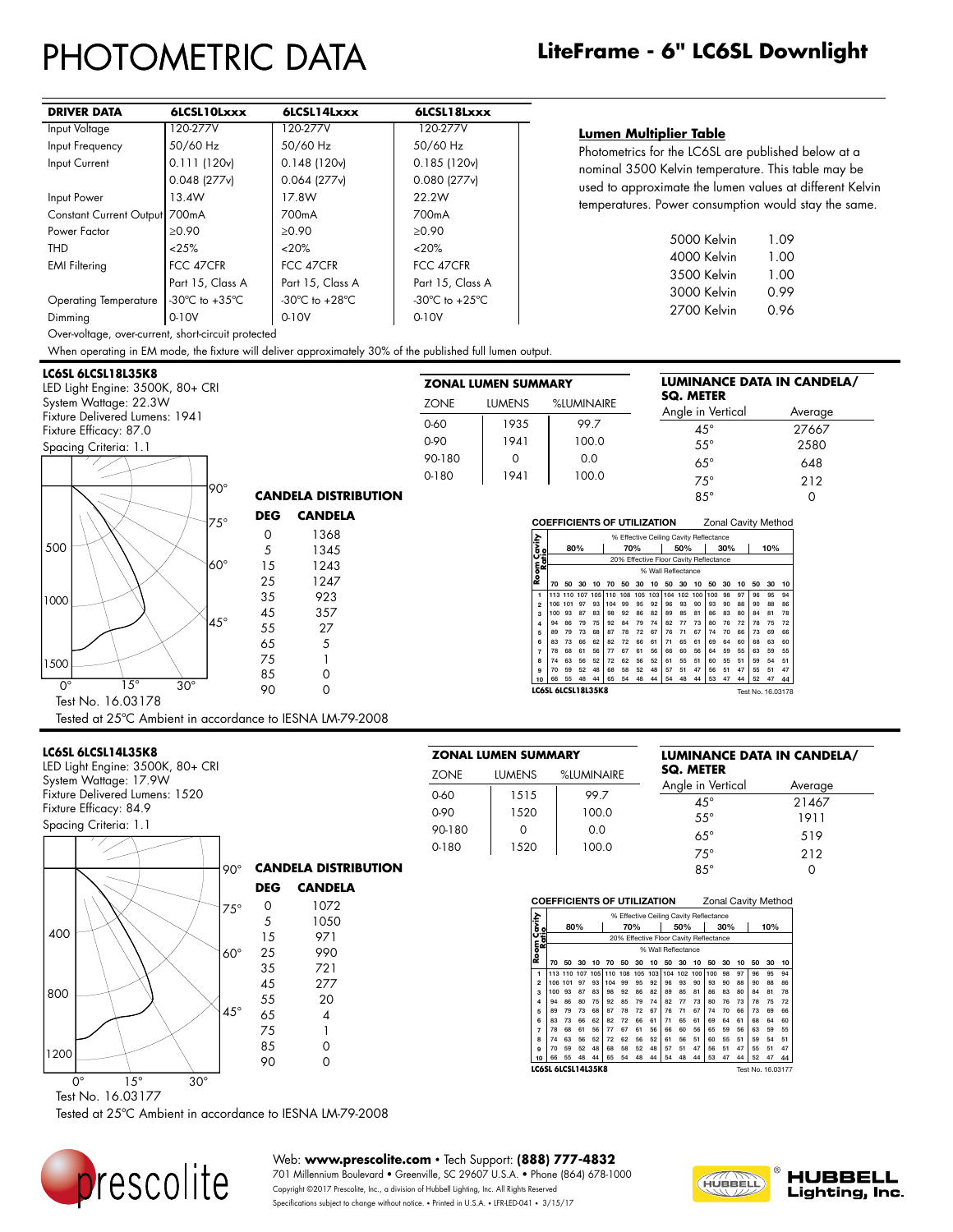| LC6SL 6LCSL10L35K8 |  |
|--------------------|--|
|                    |  |

LED Light Engine: 3500K, 80+ CRI System Wattage: 13.5W Fixture Delivered Lumens: 1106 Fixture Efficacy: 81.9 Spacing Criteria: 1.1



resi ino. 10.03179<br>Tested at 25°C Ambient in accordance to IESNA LM-79-2008 Test No. 16.03179

### LC6SL 6LCSL18L35K8 WW

LUMINAIRE: LC6LED735K8 WW- Production Sample

REFLECTOR : 9304089\*\*\*\*, Alluminum ,Clear Alzak Semi-Diffuse

LED Light Engine: 3500K, 80+ CRI System Wattage: 22.2W Fixture Delivered Lumens: 1938 Fixture Efficacy: 87.3



Test No. 16.03309

Tested at 25ºC Ambient in accordance to IESNA LM-79-2008

| ZONAL LUMEN SUMMARY |               |            |  |  |  |  |  |
|---------------------|---------------|------------|--|--|--|--|--|
| ZONE                | <b>LUMENS</b> | %LUMINAIRE |  |  |  |  |  |
| 0-60                | 1103          | 99.7       |  |  |  |  |  |
| 0-90                | 1106          | 100.0      |  |  |  |  |  |
| 90-180              | $\Omega$      | 0.0        |  |  |  |  |  |
| 0-180               | 1106          | 100.0      |  |  |  |  |  |

# **LUMINANCE DATA IN CANDELA/ SQ. METER** Angle in Vertical Average 45° 15190

| .<br>0 | .<br>0.0                     | $55^{\circ}$        | 1433 |
|--------|------------------------------|---------------------|------|
| 1106   | 100.0                        | $65^\circ$          | 389  |
|        |                              | $75^\circ$          | 212  |
|        |                              | $85^\circ$          | O    |
|        |                              |                     |      |
|        | OFFFICIENTS OF LITILIZATION: | Zonal Cavity Method |      |

|                      | .<br>Lonar ouvily iviolities            |         |     |     |     |     |     |     |     |     |     |     |     |    |    |    |    |
|----------------------|-----------------------------------------|---------|-----|-----|-----|-----|-----|-----|-----|-----|-----|-----|-----|----|----|----|----|
|                      | % Effective Ceiling Cavity Reflectance  |         |     |     |     |     |     |     |     |     |     |     |     |    |    |    |    |
| Room Cavity<br>Ratio | 80%                                     |         |     |     |     | 70% |     |     | 50% | 30% |     |     | 10% |    |    |    |    |
|                      | 20% Effective Floor Cavity Reflectance  |         |     |     |     |     |     |     |     |     |     |     |     |    |    |    |    |
|                      | % Wall Reflectance                      |         |     |     |     |     |     |     |     |     |     |     |     |    |    |    |    |
|                      | 70                                      | 50      | 30  | 10  | 70  | 50  | 30  | 10  | 50  | 30  | 10  | 50  | 30  | 10 | 50 | 30 | 10 |
| 1                    |                                         | 113 110 | 107 | 105 | 110 | 108 | 105 | 103 | 104 | 102 | 100 | 100 | 98  | 97 | 96 | 95 | 94 |
| $\overline{2}$       | 107                                     | 101     | 97  | 93  | 104 | 99  | 95  | 92  | 96  | 93  | 90  | 93  | 90  | 88 | 90 | 88 | 86 |
| $\mathbf{a}$         | 100                                     | 93      | 88  | 83  | 98  | 92  | 87  | 82  | 89  | 85  | 81  | 86  | 83  | 80 | 84 | 81 | 79 |
| $\overline{4}$       | 94                                      | 86      | 80  | 75  | 92  | 85  | 79  | 74  | 82  | 77  | 74  | 80  | 76  | 73 | 78 | 75 | 72 |
| 5                    | 89                                      | 79      | 73  | 68  | 87  | 78  | 72  | 68  | 76  | 71  | 67  | 75  | 70  | 66 | 73 | 69 | 66 |
| 6                    | 83                                      | 73      | 67  | 62  | 82  | 73  | 66  | 62  | 71  | 65  | 61  | 69  | 65  | 61 | 68 | 64 | 60 |
| 7                    | 78                                      | 68      | 61  | 57  | 77  | 67  | 61  | 56  | 66  | 60  | 56  | 65  | 60  | 56 | 64 | 59 | 55 |
| 8                    | 74                                      | 63      | 57  | 52  | 73  | 63  | 56  | 52  | 61  | 56  | 52  | 60  | 55  | 61 | 59 | 55 | 51 |
| 9                    | 70                                      | 59      | 52  | 48  | 69  | 58  | 52  | 48  | 57  | 52  | 48  | 57  | 51  | 47 | 56 | 51 | 47 |
| 10                   | 66                                      | 55      | 49  | 44  | 65  | 55  | 48  | 44  | 54  | 48  | 44  | 53  | 48  | 44 | 52 | 47 | 44 |
|                      | LC6SL 6LCSL10L35K8<br>Test No. 16.03179 |         |     |     |     |     |     |     |     |     |     |     |     |    |    |    |    |

| LUMINANCE DATA IN CANDELA/SQ. METER<br><b>90 DEG</b><br>180 DEG<br>15949<br>18480 |
|-----------------------------------------------------------------------------------|
|                                                                                   |
|                                                                                   |
|                                                                                   |
| 832<br>832                                                                        |
| 282<br>282                                                                        |
| 231<br>231                                                                        |
|                                                                                   |
|                                                                                   |

|                         | Æ                                                                                                   |                | 2 <sup>r</sup> | 3' | $\mathbf{A}^{\prime}$ |  |     | UNITS ON $\oplus$<br>3' CENTER |          | <b>MULTIPLE UNITS</b> | UNITS ON $\oplus$<br>4' CENTER |    |
|-------------------------|-----------------------------------------------------------------------------------------------------|----------------|----------------|----|-----------------------|--|-----|--------------------------------|----------|-----------------------|--------------------------------|----|
|                         | 2' DISTANCE FIXTURE MOUNTED OUT FROM WALLS<br>FOOTCANDLE DISTRIBUTION ON WALL SURFACE (DIRECT ONLY) |                |                |    |                       |  |     |                                |          |                       |                                |    |
|                         |                                                                                                     |                |                |    |                       |  |     |                                |          |                       |                                |    |
| 1                       | 15                                                                                                  | 11             | 6              | 2  |                       |  | 15  | 5                              | 15       | 15                    |                                | 15 |
| $\overline{\mathbf{2}}$ | 40                                                                                                  | 36             | 26             | 13 | 5                     |  | 41  | 27                             | $\Delta$ | 40                    | 10                             | 40 |
| $\overline{\mathbf{3}}$ | 36                                                                                                  | 3.5            | 28             | 18 | $\overline{11}$       |  | 41  | 36                             | $\Delta$ | 36                    | 22                             | 36 |
| 4                       | 22                                                                                                  | 22             | 22             | 19 | 13                    |  | 33  | 39                             | 33       | 25                    | 27                             | 25 |
| 5                       | 14                                                                                                  | 14             | 14             | 14 | 13                    |  | 27  | 30                             | 27       | 20                    | 25                             | 20 |
| 6                       | 10                                                                                                  | 10             | 9              | 9  | 9                     |  | 24  | 22                             | 24       | 16                    | 19                             | 16 |
| 7                       | 7                                                                                                   | $\overline{7}$ | 6              | 6  | 6                     |  | 19  | 18                             | 19       | 14                    | 14                             | 14 |
| 8                       | 5                                                                                                   | 5              | 5              | 4  | 4                     |  | 1.5 | 1.5                            | 1.5      | 12                    | 11                             | 12 |
| 9                       | Λ                                                                                                   | 4              | 3              | 3  | 3                     |  | 12  | 13                             | 12       | 10                    | 9                              | 10 |
|                         | LC6SL 6LCSL18L35K8 WW                                                                               |                |                |    |                       |  |     |                                |          |                       | Test No. 16.03309              |    |



Web: **www.prescolite.com** • Tech Support: **(888) 777-4832** 701 Millennium Boulevard • Greenville, SC 29607 U.S.A. • Phone (864) 678-1000

Copyright ©2017 Prescolite, Inc., a division of Hubbell Lighting, Inc. All Rights Reserved Specifications subject to change without notice. • Printed in U.S.A. • LFR-LED-041 • 3/15/17

**CANDELA DISTRIBUTION DEG 0 90 180** 0 1527 1527 1527 5 1545 1581 1565

25 1030 1489 1517 35 792 780 670 45 454 219 189 55 273 8 8 65 64 2 2 75 9 1 1 85 0 0 0 90 0 0 0

1324